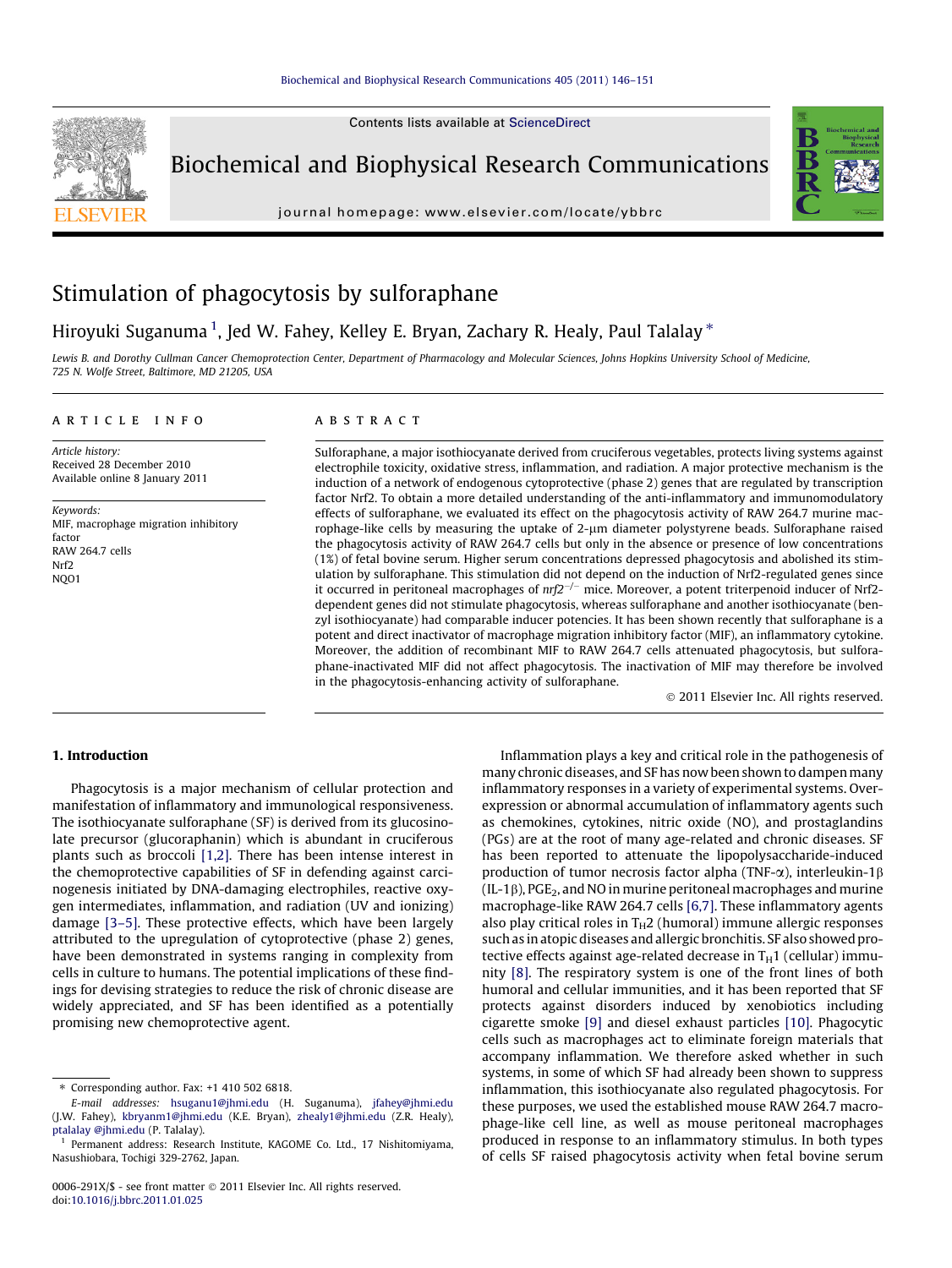concentrations were low or absent, probably by inactivation of macrophage migration inhibitory factor (MIF) [\[11\]](#page-4-0) which under some conditions depresses phagocytosis of these cells [\[12\]](#page-4-0).

## 2. Materials and methods

#### 2.1. Materials

Triterpenoid 2-cyano-3,12-dioxooleana-1,9(11)-dien-28-onitrile (TP-225) [\[13\]](#page-4-0) was a gift from M.B. Sporn (Department of Pharmacology and Toxicology, Dartmouth Medical School). Endotoxin-free recombinant MIF was from R&D Systems. L-Dopa methyl ester was from Sigma. RS-Sulforaphane was obtained from LKT Laboratories.

#### 2.2. Cell cultures

RAW 264.7 cells, a macrophage-like, Abelson leukemia virustransformed cell line from BALB/c mice, were obtained from the American Type Culture Collection and cultured in Dulbecco's modified Eagle's medium (DMEM, Invitrogen) with 10% heat-inactivated fetal bovine serum (FBS, Invitrogen) at 37  $\degree$ C in a humidified atmosphere containing  $5\%$  CO<sub>2</sub>.

#### 2.3. Peritoneal macrophages

Experimental animal procedures were in compliance with the National Institutes of Health Guidelines and approved by the Johns Hopkins University Animal Care and Use Committee. C57BL/6 background-  $nrf2^{-/-}$  mice (n = 4, female, 17 weeks old) initially established by Itoh et al. [\[14\]](#page-4-0) and  $nrf2^{-/-}$  hairless SKH1 mice crossed with the  $nrf2^{-/-}$  mice in the C57BL/6 background and SKH1 mice ( $n = 2$ , female, 52 weeks old) were used. The mice were challenged by intraperitoneal injection of 4% thioglycollate solution (3 ml/mouse). After 4 days, the animals were euthanized by cervical dislocation, and the peritoneal cavity was lavaged with two 10-ml injections of cold sterile PBS. After centrifugation of the recovered fluid (5 min at 100g), the cell pellet was suspended in RPMI 1640 culture medium (Invitrogen). About  $10<sup>7</sup>$  cells were obtained from each mouse.

#### 2.4. Phagocytosis assay

The method of Link et al. [\[15\]](#page-4-0) was modified and used to assess the phagocytosis activity. RAW 264.7 cells were plated in 8-well glass slides  $(6 \times 10^4$  cells/well; Nalge Nunc International) and incubated for 24 h (37 °C, 5%  $CO<sub>2</sub>$ ). Cytoprotective (phase 2) inducers were added in acetonitrile (final concentration 0.1% by volume), and incubation was continued for a further 24 h, unless otherwise stated. The medium was replaced by DMEM containing polystyrene beads (2 µm diameter; Bangs Laboratories) which had been treated for 1 h at 37 °C with mouse IgG (5 mg/ml; Equitech Bio). The ratio of polystyrene beads to cells was 8:1. The chamber slide was incubated at 37  $\degree$ C for 10 min, nonadherent beads were removed by washing with cold PBS, and cells were fixed with 3.7% formaldehyde for 12 min. Ten to fifteen randomly-selected fields were photographed in each well with a dark-field microscope (TMS; Nikon) and a digital camera (D40; Nikon). The numbers of cells and beads were confirmed with ImageJ (ver.1.43, NIH), a software program for photo-analysis. Phagocytosis activity was expressed as a Phagocytosis Index (PI), which is the number of beads phagocytosed by 100 cells under these conditions. The agreement between the PI measurements by two independent observers who counted the same 21 randomly-selected fields was  $99.7 \pm 4.0$ %.

#### 2.5. NQO1 assay

NAD(P)H quinone oxidoreductase 1 (NQO1) activity in RAW 264.7 cells was measured by the Prochaska microtiter plate bioas-say [\[16\]](#page-4-0). Cells were plated into 96-well microtiter plates ( $5 \times 10^4$ ) cells/well). After 3 h at 37  $\degree$ C, the medium was replaced by DMEM containing serial dilutions of phase 2 inducers in acetonitrile (final concentration 0.1% by volume) and incubated for 24 h. The cells were lysed by digitonin (0.08% in 2 mM EDTA, pH 7.8; 75 µl/well) and aliquots (20 µl/well) were transferred to newly prepared 96well microtiter plates for measuring cellular proteins by the bicinchoninic acid assay [\[17\].](#page-4-0) NQO1 activity was obtained from the initial velocity of formation of the reduced tetrazolium dye in cell lysates with an optical microtiter plate scanner (SpectraMax Plus 384; Molecular Devices). The specific enzyme activity was expressed as the ratio of reaction velocity to protein concentration, and the CD values (Concentration required to Double the NQO1 specific activity) were used to compare inducer potencies.

#### 2.6. mRNA determination by quantitative real-time PCR

Quantitative real-time PCR analysis was performed to determine the expression of the nqo1 gene (7000 Sequence Detection System, Applied Biosystems). Total RNA was isolated from RAW 264.7 cells by a column-based RNA extraction kit (RNeasy Mini kit, Qiagen) and reverse transcribed into cDNA (iScript, BioRad). The cDNA was diluted 50-fold to measure the 18s ribosomal RNA for accurate normalization. The cDNA was subjected to quantitative real-time PCR by using the TaqMan Gene Expression Assay primer probe sets for NQO1 and 18s ribosomal RNA (assay ID Mm00500821\_m1 and Hs03928990\_g1, Applied Biosystems). Relative expression of the NQO1 message was normalized to the 18s RNA as an endogenous control and the expression rate was calculated using the comparative  $\Delta\Delta$ CT method. Average relative mRNA expression and confidence intervals are indicated (number of dishes,  $n = 3$ ).

#### 2.7. MIF tautomerase activity assay

RAW 264.7 cells were suspended in DMEM (with 0 or 10% FBS) and plated in 96-well microtiter well plates  $(10^5 \text{ cells/well})$ . The plates were prepared in duplicate for measurement of MIF tautomerase activity and cell proliferation. After incubation (37 $\degree$ C, 5%  $CO<sub>2</sub>$ ) for 24 h, the media were recovered and the cells were washed with PBS. Lysis buffer (40 mM HEPES, 50 mM NaCl, 1 mM EDTA, pH 7.4, 1% CHAPS) was added to each well (30 µl/well) and incubated at room temperature for 10 min. Recovered medium and cell lysates (40  $\mu$ l of medium; 20  $\mu$ l of cell lysate) were transferred to freshly prepared 96-well microtiter plates for measurement of MIF enzymatic activity, by a modification of the method of Rosengren et al. [\[18\].](#page-4-0) L-Dopachrome methyl ester was prepared just before use by mixing  $L$ -dopa methyl ester solution (13 mM, 500  $\mu$ l) and sodium periodate (24 mM, 500  $\mu$ l) in 19 ml of the reaction buffer (50 mM Bis-Tris, 1 mM EDTA, pH 6.2). Then 200  $\mu$ l of the L-dopachrome methyl ester solution were added to each well, and the decrease in absorbance at 475 nm was monitored for 10 min after addition of the solution to be assayed. The tautomerase activity was calculated as the maximum velocity of the initial rate of decrease in absorbance, corrected for the nonenzymatic rate (usually about 0.001 per min). A molar absorption coefficient of  $3000 \, \text{M}^{-1} \, \text{cm}^{-1}$  at 475 nm was assumed. The specific enzyme activities were normalized by dividing the tautomerase velocity by a measure of cells obtained from MTT reduction assays. Briefly, MTT was added to each well (50  $\mu$ g/well) of the 96-well plate and incubated at 37 $\degree$ C for 2 h. Formazan products were solubilized with DMSO (150  $\mu$ l/well) and diluted 10-fold. The absorbance of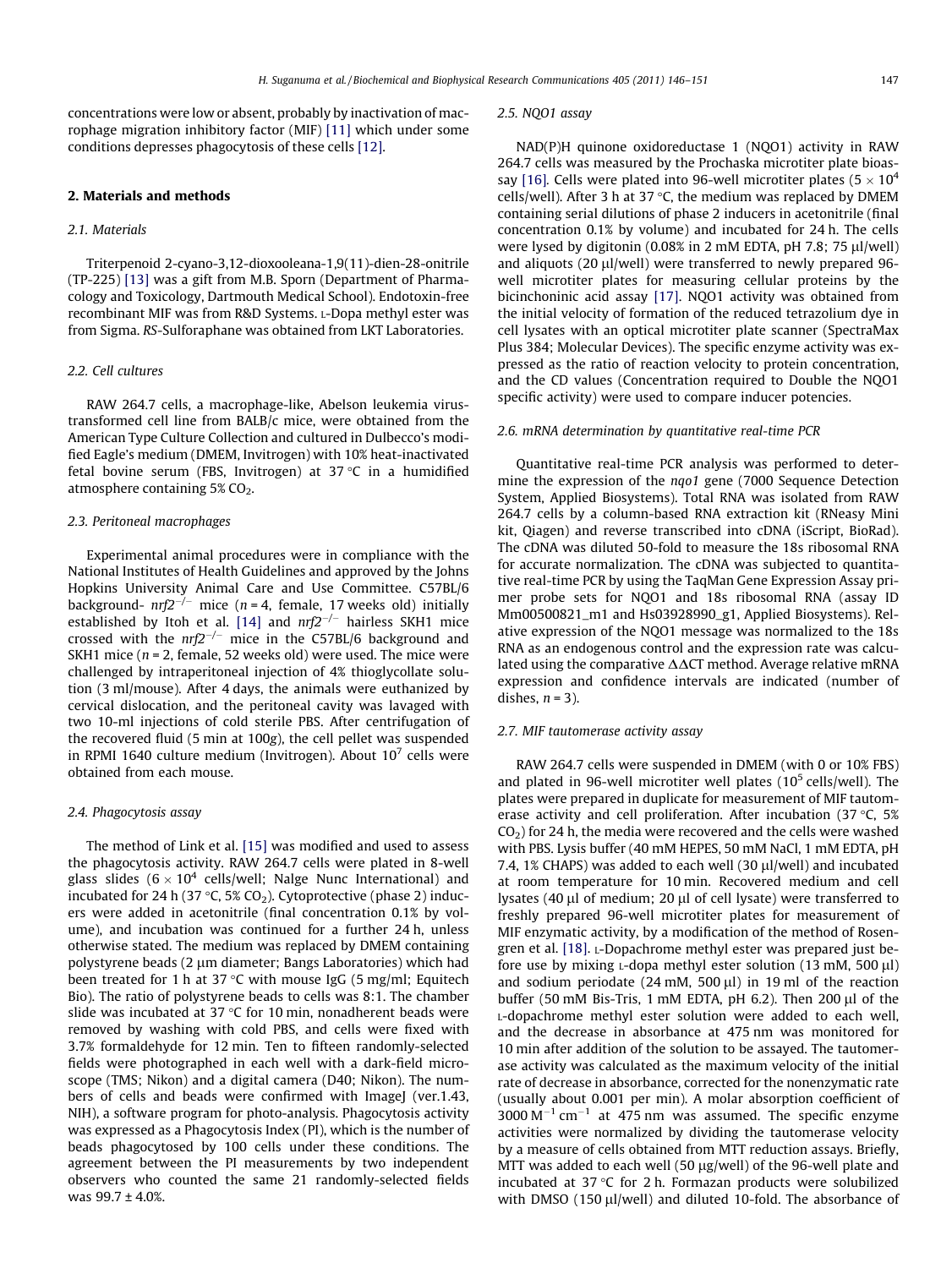the solution at 570 nm was used for the normalization of MIF tautomerase activity.

#### 2.8. MIF inactivation

Commercially available recombinant murine MIF was reconstituted in sterile PBS at 100 µg/ml. SF (5 mM, dissolved in DMSO) was added to the MIF solution to a final concentration of 100  $\mu$ M and incubated at room temperature for 30 min. Excess SF was removed by gel filtration (NAP 10 Columns, GE Healthcare). The concentration of inactivated MIF in eluted fractions was determined by the bicinchoninic acid protein assay [\[17\].](#page-4-0)

#### 2.9. Statistical analysis

The effects of prior treatment with SF on phagocytosis activity were evaluated by use of the Kruskal–Wallis equality of populations rank test, followed by Wilcoxon rank test, as well as by ANO-VA (Analysis of Variance). Effects of incremental additions of serum were evaluated by ANOVA and Pearson's linear regression coefficients r were calculated. ANOVA and Scheffé's post hoc test were applied for the comparison of the PI (phagocytosis index) between the groups treated with each concentration of inducers and recombinant MIF. STATA (ver.10, StataCorp LP) was used.

#### 3. Results and discussion

#### 3.1. Effects of SF on phagocytosis activity of RAW 264.7 cells

Our two initial observations were:  $(1)$  the uptake of 2- $\mu$ m polystyrene beads by RAW264.7 cells was inversely related to the concentration of FBS in the culture medium (Figs 1); and ([2\)](#page-3-0) SF addition stimulated this phagocytosis activity, but the degree of enhancement decreased as the FBS concentration was raised, and was not observed in cells incubated in complete medium containing 10% FBS (PI = 29.2  $\pm$  8.5 and 29.5  $\pm$  13.2, for 0 and 0.5  $\mu$ M SF, respectively, which are not significantly different). Prior treatment of the cells for 24 h with 0.5  $\mu$ M SF resulted in a highly significant increase in phagocytosis activity at low FBS concentrations (F (1,  $115$  = 13.98,  $p = 0.0003$ ) and there was also an inverse correlation between the PI and FBS concentration. The magnitude of this stimulation was also dependent on SF concentration (Fig. 1).

Lowering of serum in the culture medium affects cell cycle dynamics and induces apoptosis in RAW 264.7 cells [\[19,20\]](#page-4-0). In the absence of FBS, RAW 264.7 cell proliferation was depressed, and the cells showed significant changes in their morphology, including increased size and greatly elongated spindle shapes (Fig. 1). How these morphological changes relate to phagocytosis is unclear.

#### 3.2. Participation of the Keap1/Nrf2 pathway in stimulation of phagocytosis by SF

SF is a potent inducer of the Keap1/Nrf2 pathway [\[21–23\].](#page-5-0) Nrf2 has been also reported to interact with other cell-signaling pathways involved in cell proliferation and cell death such as the aryl hydrocarbon receptor (AhR) [\[24\]](#page-5-0), nuclear factor kappa-lightchain-enhancer of activated B cells (NF $\kappa$ B) [\[25\]](#page-5-0), p53 [\[26\],](#page-5-0) and Notch [\[27\]](#page-5-0). We assessed the involvement of the Keap1/Nrf2 pathway in the enhancement of phagocytosis activity by SF treatment in two ways: (1) by examining the ability of Nrf2 inducers other than SF to stimulate phagocytosis, and (2) by determining whether stimulation of phagocytosis occurred in  $nrf2^{-/-}$  macrophages.

The inducer potencies of SF, benzyl isothiocyanate (BITC) and the triterpenoid TP-225 on the NQO1 activity of RAW 264.7 cells were measured in the presence of FBS ([Fig. 2\)](#page-3-0). The CD (Concentration required to Double) values for NQO1 induction for SF, BITC and TP-225 in DMEM containing 1% FBS were 0.57, 0.86, and 0.0014  $\mu$ M, respectively. In contrast, no induction was observed with the same concentrations of these agents in the absence of FBS. On the other hand, treatment with both 0.5 and 2.0  $\mu$ M SF induced NQO1 mRNA expression 2.8- and 5.8-fold even in the absence of FBS ([Fig. 2](#page-3-0)). This suggests that lack of serum may disrupt posttranscriptional synthesis of Nrf2-dependent proteins. Treatment with SF or BITC,  $(1.0 \mu M,$ 24 h) significantly stimulated the phagocytosis activity of RAW 264.7 cells in serum-free DMEM, but TP-225 (a powerful inducer of Nrf2) [\[13\]](#page-4-0) showed no effect on phagocytosis in the range of 0.005 to 0.02  $\mu$ M [\(Table 1](#page-3-0)). These results suggest that stimulation of phagocytosis is not a common property of all inducers of the phase 2 response, but that it may be related to the specific chemistry of isothiocyanates, and be independent of the Keap1/Nrf2 pathway.

This possibility was strengthened by the finding that the effects of SF on phagocytosis were also observed after only a very short (4 h) treatment. The phagocytosis index for untreated (number of



Fig. 1. Effect of sulforaphane and fetal bovine serum (FBS) on phagocytosis activity of RAW 264.7 cells. (A) Each circle represents the phagocytosis index (PI) of each photofield treated with 0.1% (v/v) acetonitrile as a control ( $\bullet$ ) and 0.5 µM SF ( $\circ$ ) for 24 h. Horizontal bars show the averages of each group (control: -, 0.5 µM SF: - - -). Regression lines of PI values in control (–) and the SF-treated condition (- - -) are shown, as well as the regression equations. The linear correlation coefficient r are –0.620 and –0.736 for control and SF-treated cells, respectively. (B) Cells were incubated with 0.1% (v/v) acetonitrile as control and with (0.1, 0.3, and 1.0  $\mu$ M SF) for 24 h in the absence of FBS. PI values are shown as means ± SD (number of fields counted n = 28 and 29 for the control and the treated cells). Points not sharing a common letter are significantly different (p < 0.05, ANOVA with Scheffé's test). (C) Photographs of RAW 264.7 cells incubated in the presence (10%) or absence of FBS. The bright white circles are the 2.0-lm polystyrene beads.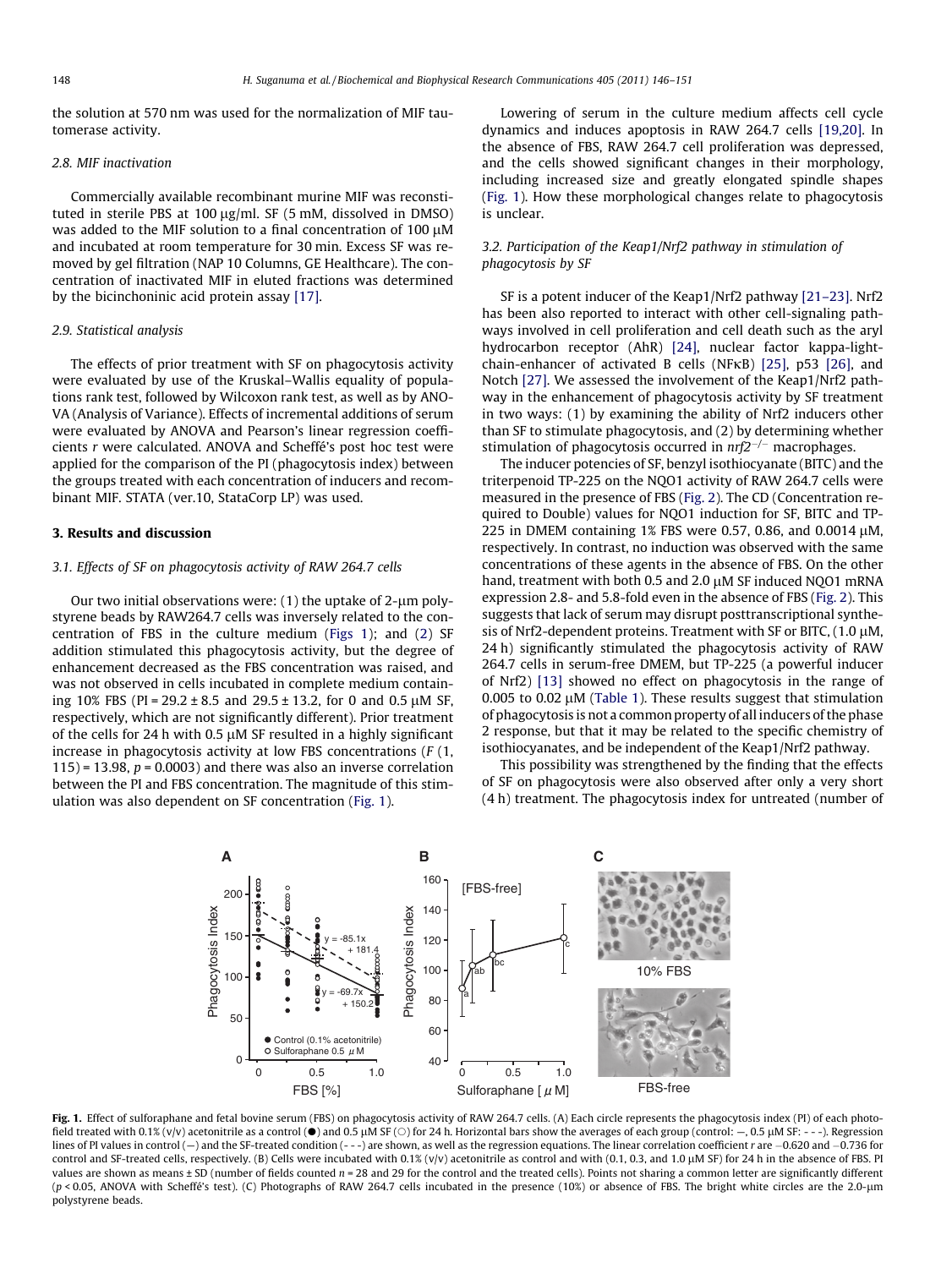<span id="page-3-0"></span>

Fig. 2. Induction of NQO1 in RAW 264.7 cells by three phase 2 response inducers: sulforaphane (SF), benzyl isothiocyanate (BITC), and triterpenoid TP-225. (A) NQO1 enzyme specific activity (treated/control) after 24 h induction in presence of 1% FBS ( $\bullet$ ,  $\bullet$ ,  $\bullet$ ) or FBS-free medium ( $\circ$ ,  $\triangle$ ,  $\Box$ ). (B) Induction of NQO1 mRNA expression after treatment with SF for 4 h in absence of FBS. Expression of mRNA as a function of SF concentration was determined by real-time PCR and expressed as relative values and 95% confidence intervals. 18s ribosomal RNA was used as the internal control for normalization. \*\*p < 0.01,\*\*\*p < 0.001, compared to 0 µM SF control (ANOVA with Scheffé's test).

Table 1 Effects of phase 2 inducers on phagocytosis activity in RAW 264.7 cells in absence of fetal bovine serum.

| Compound    | $[\mu M]$ | Phagocytosis index   |                   |
|-------------|-----------|----------------------|-------------------|
| <b>SF</b>   | 0         | $87.9 \pm 18.7$      | $(28)^{^{\circ}}$ |
|             | 0.1       | $102.8 \pm 24.5$     | (29)              |
|             | 0.3       | $110.1 \pm 23.6$     | (29)              |
|             | 1.0       | $121.4 \pm 23.1$ *** | (29)              |
| <b>BITC</b> | 0         | $90.4 \pm 17.3$      | (22)              |
|             | 0.1       | $88.1 \pm 20.0$      | (22)              |
|             | 0.3       | $95.5 \pm 29.1$      | (22)              |
|             | 1.0       | $122.1 \pm 21.1$ *** | (22)              |
| TP-225      | 0         | $108.9 \pm 25.0$     | (18)              |
|             | 0.005     | $109.6 \pm 20.5$     | (18)              |
|             | 0.01      | $113.2 \pm 20.0$     | (17)              |
|             | 0.02      | $102.4 \pm 12.8$     | (17)              |

\* ()=number of fields counted. PI values are expressed as means ± SD.

\*\*  $p < 0.01$ , compared to inducer-free control (ANOVA with Scheffé's test).

 $p < 0.001$ , compared to inducer-free control (ANOVA with Scheffé's test).

fields counted  $n = 29$ ), 0.3  $\mu$ M SF (n = 30), and 1.0  $\mu$ M SF (n = 27) treated cells were  $70.8 \pm 35.0$ ,  $123.2 \pm 43.7$ , and  $132.7 \pm 39.3$ , respectively; (p < 0.001 for increases compared to control).

In further support that the Keap1/Nrf2 pathway is not involved, the effect of SF was assessed on peritoneal macrophages from two strains of  $nrf2^{-/-}$  mice which had either the genetic background of C57BL/6 mice or were 50% hybrids of C57BL/6 and SKH1 hairless mice. Peritoneal cells obtained from these mice were plated at  $10<sup>5</sup>$  cells/well in 8-well chamber slides and incubated for 3 h (37 °C, 5% CO<sub>2</sub>). After removal of nonadherent cells with PBS, SF (0.1, 0.3, and 1  $\mu$ M) or 0.1% (v/v) acetonitrile were added to the medium (RPMI 1640) in the absence of FBS and incubated for 24 h. Exposure to SF of peritoneal macrophages obtained from SKH1 wild-type female mice resulted in a dose-dependent stimulation of phagocytosis. The PIs for these macrophages were increased 15–22% ( $p < 0.001$ ) at SF concentrations of 0.3–1.0 µM (data not shown). However, macrophages from  $n r f 2^{-/-}$  mice, both from C57BL/6 and SKH1/C57BL/6 hybrids showed lower PI, but greater sensitivity to stimulation by SF (Table 2). This strongly suggests that induction of Nrf2-dependent genes is not required for stimulation of phagocytosis by SF.

#### 3.3. MIF inactivation and phagocytosis

Synthesis and secretion of the cytokine MIF are early and prominent inflammatory responses of macrophages and other cells. MIF

#### Table 2

Effects of sulforaphane on phagocytosis activity in primary peritoneal macrophages of  $nrf2^{-/-}$  mice.

| Sulforaphane $\lceil \mu M \rceil$ | Phagocytosis index in $nrf2^{-/-}$ mice |             |                                |      |
|------------------------------------|-----------------------------------------|-------------|--------------------------------|------|
|                                    | C57BL/6                                 |             | Hairless                       |      |
| 0                                  | $39.8 \pm 19.0$                         | $(120)^{*}$ | $105.1 \pm 30.9$               | (57) |
| 0.1                                | $62.6 \pm 25.5$ ***                     | (120)       | $127.1 \pm 26.9$ <sup>**</sup> | (56) |
| 0.3                                | $62.2 \pm 31.0$ <sup>****</sup>         | (120)       | $131.4 \pm 36.4$ ***           | (56) |
| 1.0                                | $60.7 \pm 21.4$ <sup>***</sup>          | (120)       | $139.4 \pm 26.9$ ***           | (53) |

 $*$  ()=number of fields counted. PI values are expressed as means  $\pm$  SD.

 $p < 0.01$ , compared to 0 µM SF control (ANOVA with Scheffé's test)

 $p < 0.001$ , compared to 0 µM SF control (ANOVA with Scheffé's test).

is a homotrimer (114 amino acids in humans) that promotes the tautomerization of dopachrome, an enzymatic activity that can be quantified spectroscopically [\[11\]](#page-4-0). Recently three laboratories [\[28–30\]](#page-5-0) independently reported that a number of isothiocyanates, including SF, potently and irreversibly inactivated the enzymatic function of MIF by modifying its highly nucleophilic N-terminal proline residues. Indeed, MIF was identified as the most prominent target of phenethyl isothiocyanate in Jurkat T lymphocytes [\[28\].](#page-5-0) Furthermore, Onodera and colleagues [\[12\]](#page-4-0) reported earlier that treatment of RAW 267.4 cells with either 1 or 10  $\mu$ g/ml MIF for 3 h increased their phagocytosis index for latex beads. These observations are in apparent conflict with the above findings that two isothiocyanates (SF and BITC) that inactivate MIF both enhance phagocytosis in these cells by mechanisms that may involve the participation of MIF. This paradox led us to undertake the following experiments.

RAW 264.7 cells were treated for 24 h with a range of concentrations of SF (0–4  $\mu$ M) in the medium containing either 0 or 10% FBS, and the dopachrome tautomerase activity was measured in the lysates of washed cells and in the culture medium. These activities were both normalized to the proliferation ability of the cells under similar treatment ([Fig. 3](#page-4-0)). The presence of 10% FBS reduced MIF tautomerase activity levels in both compartments. Furthermore, addition of SF also lowered the MIF tautomerase activity in a concentration-dependent manner in these compartments. Thus, the presence of either SF or FBS suppresses MIF enzymatic activity levels. In contrast, as shown above, FBS depresses and SF enhances phagocytosis in RAW 264.7 cells.

We therefore examined the effect on phagocytosis of the direct treatment of RAW 264.7 cells with recombinant mouse MIF (2, 10, 50 ng/ml) for 24 h in serum-free medium [\(Fig. 4](#page-4-0)). This treatment dramatically suppressed the phagocytosis index in proportion to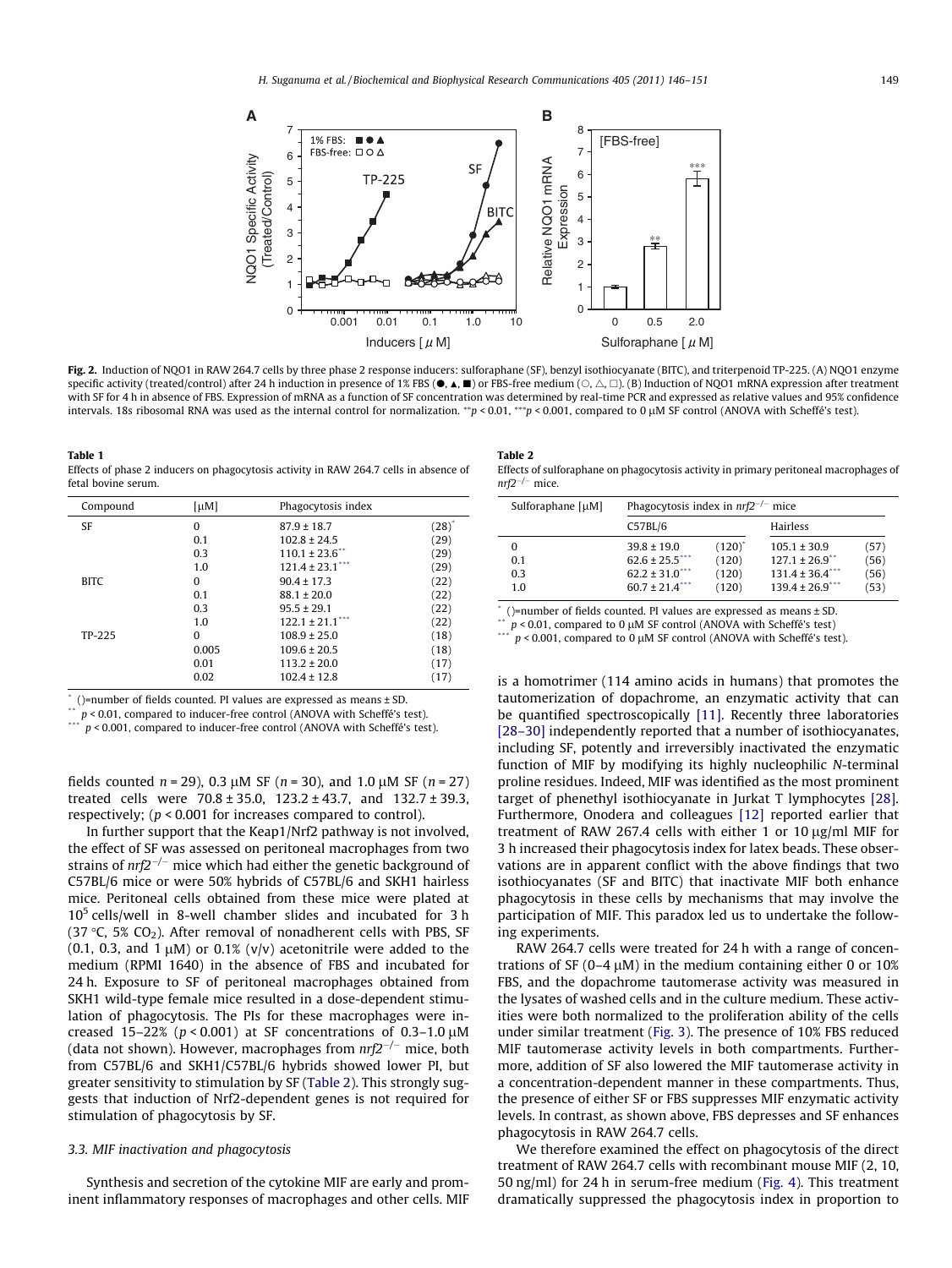<span id="page-4-0"></span>

Fig. 3. Inactivation of MIF by sulforaphane treatment in RAW 264.7 cells. Relative MIF tautomerase activity of cell lysates (upper boxes) and medium (lower boxes) incubated with serial dilutions of SF for 24 h in the medium in the absence  $(\bigcirc)$  and presence ( $\bullet$ ) of 10% FBS are expressed as means  $\pm$  SD ( $n = 6$ ).



Fig. 4. Effect of addition of recombinant mouse MIF on phagocytosis activity of RAW 264.7 cells. PI values of cells treated with intact MIF  $(\circ)$  and sulforaphaneinactivated MIF  $(\Box)$  in serum-free medium and intact MIF in the medium containing 10% FBS  $(\bullet)$  for 24 h are shown as means  $\pm$  SD (number of fields counted  $n = 28-30$ ). Points not sharing common letters are significantly different from each other ( $p < 0.05$ , ANOVA with Scheffé's test).

MIF concentration. However, if recombinant MIF was first treated with SF to abolish its tautomerase activity completely, and the excess SF was removed, these preparations no longer stimulated phagocytosis (Fig. 4). This phenomenon was abolished in the presence of 10% FBS. We therefore conclude that at least part of the stimulating activity of SF on phagocytosis is mediated by its modification of MIF (abolition of tautomerase activity; conformational changes).

Although the same types of RAW 267.4 macrophage-like cells were used in our and Onodera's experiments, contradictory effects of MIF on phagocytosis were observed in the two systems: inhibition in our, and stimulation in Onodera's system. However, the experimental systems were quite different with respect to the FBS concentration of the medium (0% and 10%); the types and sizes of beads used for quantifying phagocytosis  $(2.0 \mu m)$  polystyrene and  $0.75 \mu m$  latex beads); antibody (polystyrene beads were coated with IgG, latex beads were uncoated); time of exposure to MIF (24 and 48 h) and to beads (10 and 120 min); and ratio of bead number to phagocytic cells.

### 4. Conclusion

The present study demonstrates that SF stimulates the phagocytosis of RAW 264.7 macrophages in culture in the absence, or at low concentrations of fetal bovine serum. This effect does not require Nrf2-dependent induction of phase 2 cytoprotective genes and may involve inactivation of MIF.

#### Acknowledgments

This work was carried out while H.S. was a Kagome Visiting Scholar at the Johns Hopkins University School of Medicine. These studies were supported by grants from: NIH (R01CA094076), the Lewis B. and Dorothy Cullman Foundation, the W. Patrick McMullan III Family Fund, and the American Institute for Cancer Research, Washington DC. We thank Thomas W. Kensler for the  $nrf2^{-/-}$  mice, and Michael J. Caterina and Tiffany M. Link for instruction on quantifying phagocytosis, and Albena Dinkova-Kostova for helpful and stimulating discussion during the preparation of the manuscript.

#### References

- [1] Y. Zhang, P. Talalay, C.G. Cho, G.H. Posner, A major inducer of anticarcinogenic protective enzymes from broccoli: isolation and elucidation of structure, Proc. Natl. Acad. Sci. USA 89 (1992) 2399–2403.
- [2] J.W. Fahey, A.T. Zalcmann, P. Talalay, The chemical diversity and distribution of glucosinolates and isothiocyanates among plants, Phytochemistry 56 (2001) 5–51.
- [3] P. Talalay, J.W. Fahey, W.D. Holtzclaw, T. Prestera, Y. Zhang, Chemoprotection against cancer by phase 2 enzyme induction, Toxicol. Lett. 82 (1995) 173–179.
- [4] N. Juge, R.F. Mithen, M. Traka, Molecular basis for chemoprevention by sulforaphane: a comprehensive review, Cell. Mol. Life Sci. 64 (2007) 1105– 1127.
- [5] Y. Zhang, L. Tang, Discovery and development of sulforaphane as a cancer chemopreventive phytochemical, Acta Pharmacol. Sin. 28 (2007) 1343–1354.
- [6] W. Lin, R.T. Wu, T. Wu, T.O. Khor, H. Wang, A.N. Kong, Sulforaphane suppressed LPS-induced inflammation in mouse peritoneal macrophages through Nrf2 dependent pathway, Biochem. Pharmacol. 76 (2008) 967–973.
- [7] H. Liu, A.T. Dinkova-Kostova, P. Talalay, Coordinate regulation of enzyme markers for inflammation and for protection against oxidants and electrophiles, Proc. Natl. Acad. Sci. USA 105 (2008) 15926–15931.
- [8] H.J. Kim, B. Barajas, M. Wang, A.E. Nel, Nrf2 activation by sulforaphane restores the age-related decrease of TH1 immunity: role of dendritic cells, J. Allergy Clin. Immunol. 121 (2008) 1255–1261.
- [9] D. Malhotra, R. Thimmulappa, A. Navas Acien, A. Sandford, M. Elliott, A. Singh, L. Chen, X. Zhuang, J. Hogg, P. Pare, R.M. Tuder, S. Biswal, Decline in Nrf2 regulated antioxidants in chronic obstructive pulmonary disease lungs due to loss of its positive regulator, DJ-1, Am. J. Respir. Crit. Care Med. 178 (2008) 592–604.
- [10] S.A. Ritz, J. Wan, D. Diaz-Sanchez, Sulforaphane-stimulated phase II enzyme induction inhibits cytokine production by airway epithelial cells stimulated with diesel extract, Am. J. Physiol. Lung Cell. Mol. Physiol. 292 (2007) 33–39.
- [11] G. Cooke, M.E. Armstrong, S.C. Donnelly, Macrophage migration inhibitory factor (MIF), enzymatic activity and the inflammatory response, Bio Factors 35 (2009) 165–168.
- [12] S. Onodera, K. Suzuki, T. Matsuno, K. Kaneda, M. Takagi, J. Nishihira, Macrophage migration inhibitory factor induces phagocytosis of foreign particles by macrophages in autocrine and paracrine fashion, Immunology 92 (1997) 131–137.
- [13] A.T. Dinkova-Kostova, K.T. Liby, K.K. Stephenson, W.D. Holtzclaw, X. Gao, N. Suh, C. Williams, R. Risingsong, T. Honda, G.W. Gribble, M.B. Sporn, P. Talalay, Extremely potent triterpenoid inducers of the phase 2 response: correlations of protection against oxidant and inflammatory stress, Proc. Natl. Acad. Sci. USA 102 (2005) 4584–4589.
- [14] K. Itoh, T. Chiba, S. Takahashi, T. Ishii, K. Igarashi, Y. Katoh, T. Oyake, N. Hayashi, K. Satoh, I. Hatayama, M. Yamamoto, Y. Nabeshima, An Nrf2/small Maf heterodimer mediates the induction of phase II detoxifying enzyme genes through antioxidant response elements, Biochem. Biophys. Res. Commun. 236 (1997) 313–322.
- [15] T.M. Link, U. Park, B.M. Vonakis, D.M. Raben, M.J. Soloski, M.J. Caterina, TRPV has a pivotal role in macrophage particle binding and phagocytosis, Nat. Immunol. 11 (2010) 232–239.
- [16] J.W. Fahey, A.T. Dinkova-Kostova, K.K. Stephenson, P. Talalay, The ''Prochaska'' microtiter plate bioassay for inducers of NQO1, Methods Enzymol. 382 (2004) 243–258.
- [17] P.K. Smith, R.I. Krohn, G.T. Hermanson, A.K. Mallia, F.H. Gartner, M.D. Provenzano, E.K. Fujimoto, N.M. Goeke, B.J. Olson, D.C. Klenk, Measurement of protein using bicinchoninic acid, Anal. Biochem. 150 (1985) 76–85.
- [18] E. Rosengren, R. Bucala, P. Aman, L. Jacobsson, G. Odh, C.N. Metz, H. Rorsman, The immunoregulatory mediator macrophage migration inhibitory factor (MIF) catalyzes a tautomerization reaction, Mol. Med. 2 (1996) 143–149.
- [19] J. Wei, Z. Sun, Q. Chen, J. Gu, Serum deprivation induced apoptosis in macrophage is mediated by autocrine secretion of type I IFNs, Apoptosis 11 (2006) 545–554.